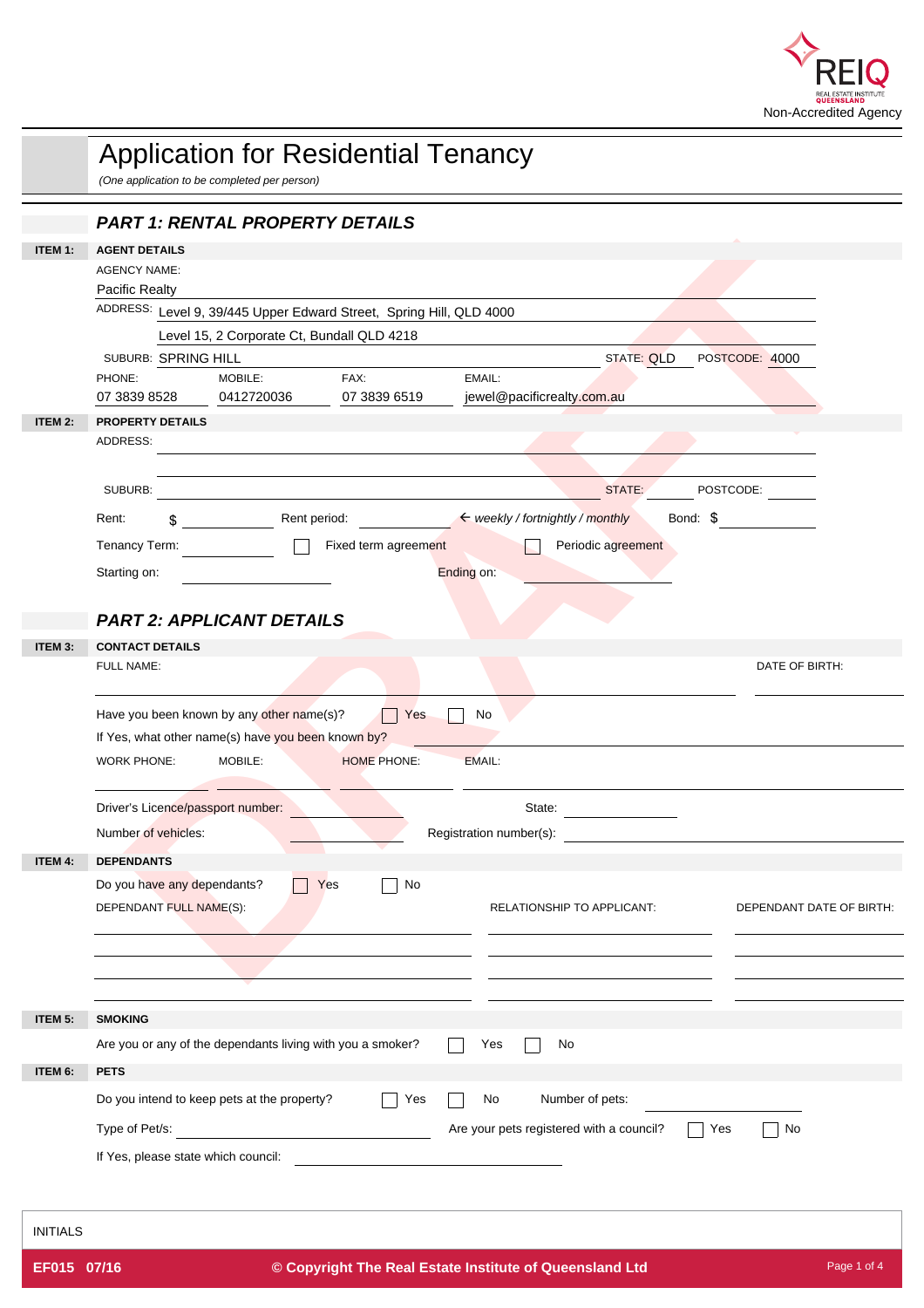## **ITEM 7: APPLICANTS ADDRESS HISTORY**

|         | CURRENT RESIDENTIAL ADDRESS:                                                              |                                             |                                                                 |           |
|---------|-------------------------------------------------------------------------------------------|---------------------------------------------|-----------------------------------------------------------------|-----------|
|         | SUBURB:                                                                                   |                                             | STATE:                                                          | POSTCODE: |
|         | PERIOD OF OCCUPANCY:                                                                      | TYPE OF OCCUPANCY:<br>Rent<br>Owner         | Other: $\rightarrow$                                            |           |
|         | CURRENT AGENT/LESSOR (If renting):                                                        |                                             |                                                                 |           |
|         | <b>AGENT/LESSOR PHONE:</b>                                                                | FAX:<br>EMAIL:                              |                                                                 |           |
|         | <b>CURRENT RENT</b><br>\$<br>Rent period:                                                 | $\leftarrow$ weekly / fortnightly / monthly | <b>REASON FOR LEAVING:</b>                                      |           |
|         | PREVIOUS RESIDENTIAL ADDRESS:                                                             |                                             |                                                                 |           |
|         | SUBURB:                                                                                   |                                             | STATE:                                                          | POSTCODE: |
|         | PERIOD OF OCCUPANCY:                                                                      | TYPE OF OCCUPANCY:<br>Owner<br>Rent         | Other: $\rightarrow$                                            |           |
|         | PREVIOUS AGENT/LESSOR:                                                                    |                                             |                                                                 |           |
|         | <b>AGENT/LESSOR PHONE:</b>                                                                | FAX:<br>EMAIL:                              |                                                                 |           |
|         | PREVIOUS RENT:<br>\$<br>Rent period:                                                      | ← weekly / fortnightly / monthly            | <b>REASON FOR LEAVING:</b>                                      |           |
| ITEM 8: | <b>EMPLOYMENT DETAILS</b>                                                                 |                                             |                                                                 |           |
|         | Are you employed?<br>Yes                                                                  |                                             | No (if no, please provide details of previous employer, if any) |           |
|         | Employment status:<br>$\Box$ Full time                                                    | Casual<br>Part time                         | Contract<br>Self employed                                       |           |
|         | <b>OCCUPATION:</b>                                                                        |                                             | NET INCOME (per week)                                           |           |
|         | DATE COMMENCED EMPLOYMENT (approx.)                                                       |                                             | DATE TERMINATED EMPLOYMENT (if any):                            |           |
|         | <b>EMPLOYER/BUSINESS NAME:</b>                                                            |                                             |                                                                 |           |
|         | ADDRESS:                                                                                  |                                             |                                                                 |           |
|         | SUBURB:                                                                                   |                                             | STATE:<br>POSTCODE:                                             |           |
|         | PHONE:                                                                                    | FAX:<br>EMAIL:                              |                                                                 |           |
|         | IF SELF EMPLOYED, ACCOUNTANT'S NAME:                                                      |                                             |                                                                 | PHONE:    |
| ITEM 9: | <b>CENTRELINK PAYMENTS</b>                                                                |                                             |                                                                 |           |
|         | Are you receiving any regular Centrelink payments?<br>DESCRIPTION OF PAYMENT(S):          | Yes<br>$\mathbf{I}$                         | No                                                              |           |
|         | TOTAL INCOME (PER WEEK):<br>\$                                                            | DATE PAYMENTS COMMENCED:                    |                                                                 |           |
|         | ITEM 10: STUDENT DETAILS                                                                  |                                             |                                                                 |           |
|         | Are you studying full time?<br>NAME OF EDUCATION INSTITUTION YOU ARE CURRENTLY ATTENDING: | $\operatorname{\mathsf{No}}$<br>Yes         | STUDENT IDENTIFICATION NUMBER:                                  |           |
|         | Are you an overseas student?                                                              | No<br>Yes                                   | If yes, Visa expiry date:                                       |           |

INITIALS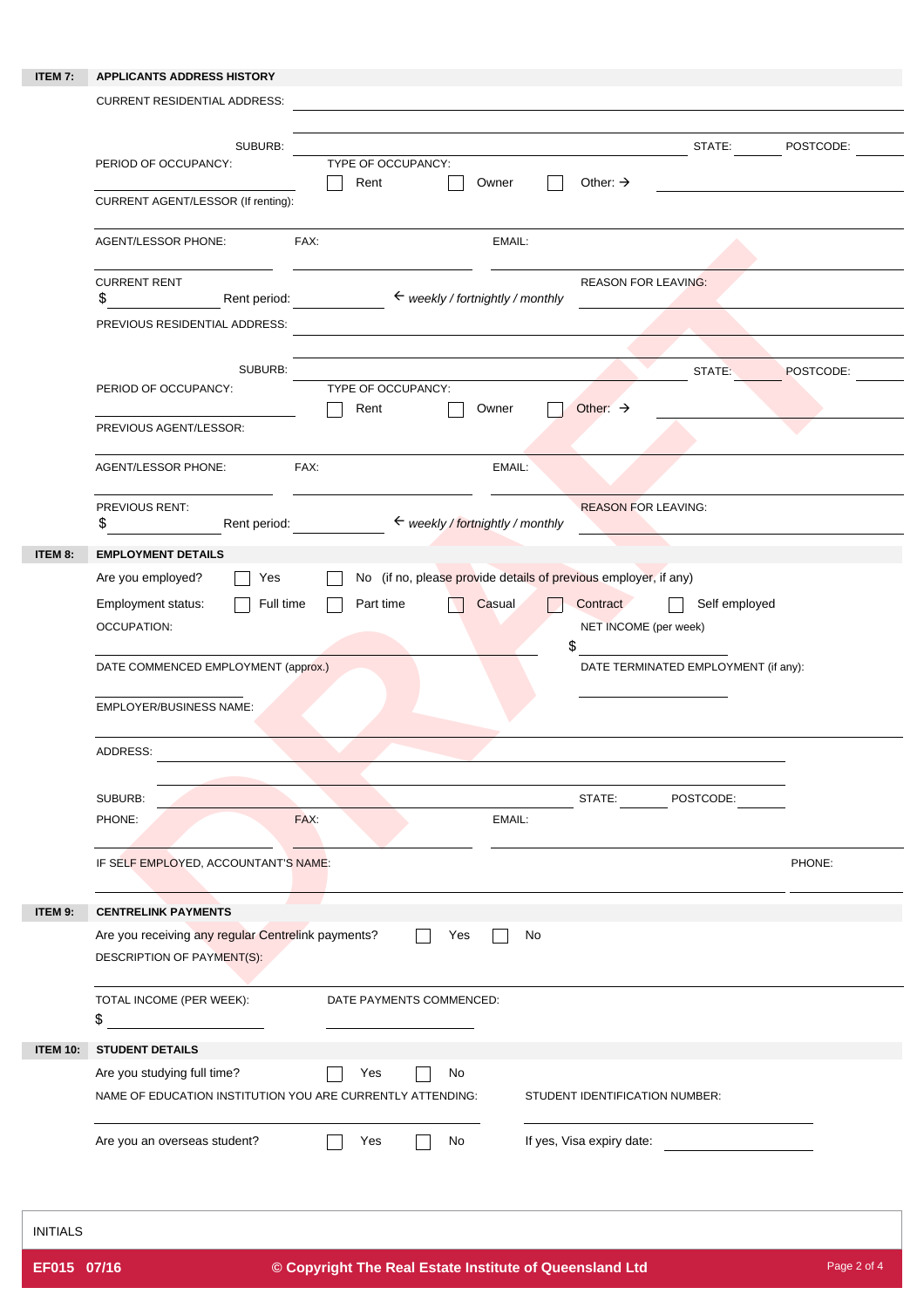|                 | ITEM 11: PERSONAL REFERENCES                                                                                                                                                          |                      |
|-----------------|---------------------------------------------------------------------------------------------------------------------------------------------------------------------------------------|----------------------|
|                 | Please do not list relatives, another applicant or partners and provide business hours contact numbers.<br>REFEREE 1:                                                                 | <b>RELATIONSHIP:</b> |
|                 | ADDRESS:                                                                                                                                                                              |                      |
|                 | SUBURB:<br>STATE:<br>POSTCODE:                                                                                                                                                        | PHONE/MOBILE:        |
|                 | <b>REFEREE 2:</b>                                                                                                                                                                     | <b>RELATIONSHIP:</b> |
|                 | ADDRESS:                                                                                                                                                                              | PHONE/MOBILE:        |
|                 | SUBURB:<br>STATE:<br>POSTCODE:                                                                                                                                                        |                      |
| <b>ITEM 12:</b> | PERSONAL REPRESENTATIVE                                                                                                                                                               |                      |
|                 | i.e. preferred person(s) to be contacted in the event of an emergency.<br><b>REPRESENTATIVE 1:</b>                                                                                    | <b>RELATIONSHIP:</b> |
|                 | ADDRESS:                                                                                                                                                                              | PHONE/MOBILE:        |
|                 | SUBURB:<br>STATE:<br>POSTCODE:                                                                                                                                                        |                      |
|                 | <b>REPRESENTATIVE 2:</b>                                                                                                                                                              | RELATIONSHIP:        |
|                 | ADDRESS:                                                                                                                                                                              | PHONE/MOBILE:        |
|                 | SUBURB:<br>STATE:<br>POSTCODE:                                                                                                                                                        |                      |
|                 | <b>PART 3: SUPPORTING DOCUMENTS</b>                                                                                                                                                   |                      |
| <b>ITEM 13:</b> | <b>IDENTIFICATION</b>                                                                                                                                                                 |                      |
|                 | You are required to meet a 100 point identification criterion upon submission of your application.<br>The Agent/Lessor may photocopy any item and retain as part of your application. |                      |
|                 | Please tick the identifying documents you have provided with your application.                                                                                                        |                      |
|                 | IMPORTANT: At least one form of Photo Identification MUST be provided.                                                                                                                |                      |
|                 | <b>70 Points</b>                                                                                                                                                                      |                      |
|                 | Full birth certificate<br>Citizenship certificate<br>Passport<br>40 Points                                                                                                            |                      |
|                 | Student Photo ID<br>Department of Veterans Affairs card<br>Australian Driver's Licence                                                                                                |                      |
|                 | Proof of age card<br>State/Federal Government Photo ID<br>Centrelink card                                                                                                             |                      |
|                 | 25 Points                                                                                                                                                                             |                      |
|                 | Medicare card<br>Council rates notice<br>Motor vehicle registration                                                                                                                   |                      |
|                 | Telephone bill<br><b>Electricity bill</b><br>Gas bill<br>Credit card statement                                                                                                        |                      |
|                 | <b>Tenancy History Ledger</b><br><b>Bank statement</b><br>Last FOUR rent receipts<br>Rent bond receipt<br>Previous tenancy agreement                                                  |                      |
| <b>ITEM 14:</b> | PROOF OF INCOME                                                                                                                                                                       |                      |
|                 | You are also required to supply the Agent/Lessor with proof of your income upon submission of your application.                                                                       |                      |
|                 | Employed:<br>Last TWO pay slips.<br>Bank statements, Group Certificate, Tax Return or Accountant's letter.<br>Self employed:                                                          |                      |

**Not employed:** Centrelink statement.